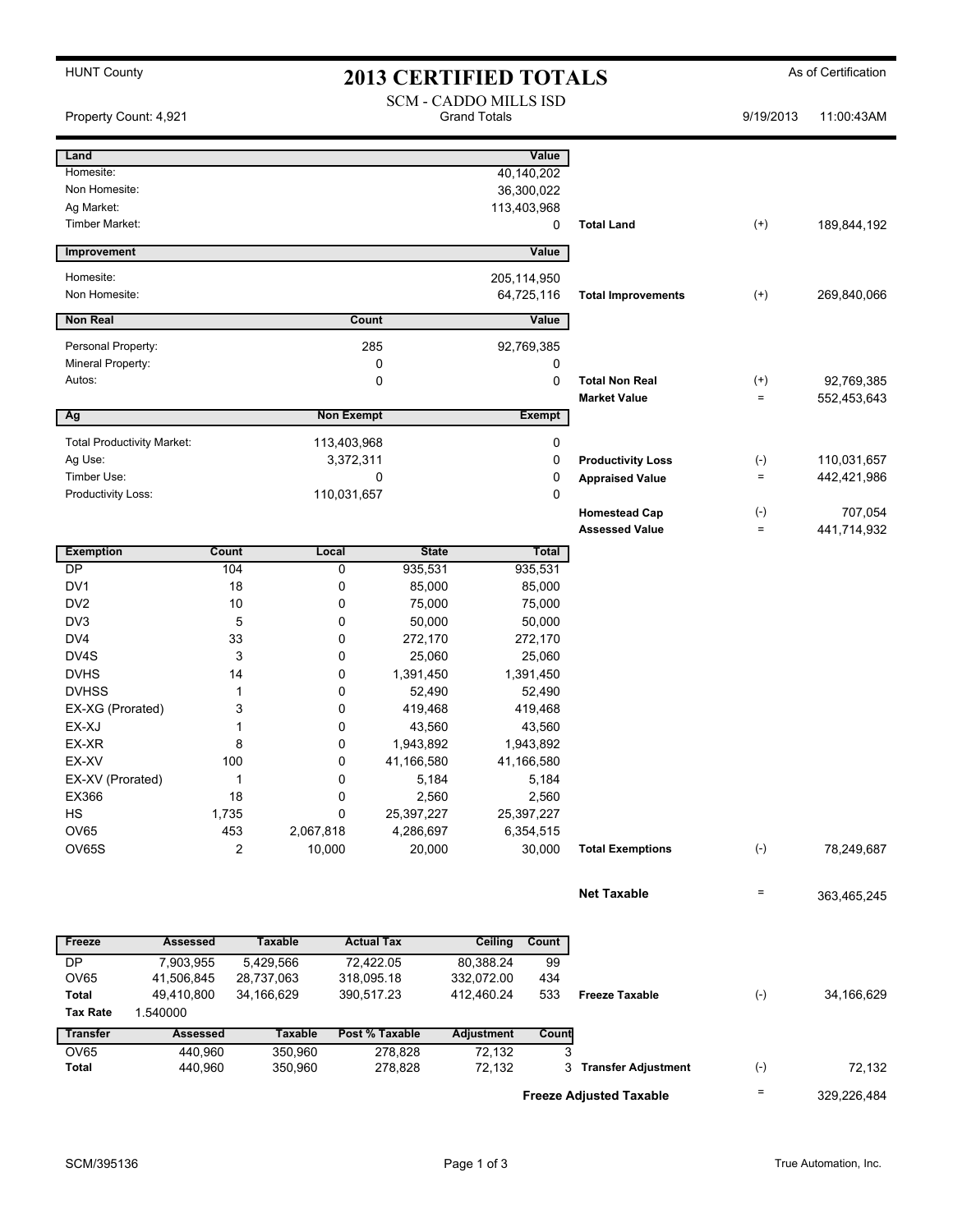# HUNT County **As of Certification 2013 CERTIFIED TOTALS** As of Certification

## SCM - CADDO MILLS ISD Property Count: 4,921 **Property Count: 4,921** Crand Totals **9/19/2013** 11:00:43AM

APPROXIMATE LEVY = (FREEZE ADJUSTED TAXABLE \* (TAX RATE / 100)) + ACTUAL TAX 5,460,605.08 = 329,226,484 \* (1.540000 / 100) + 390,517.23

Tax Increment Finance Value: 0 Tax Increment Finance Levy: 0.00